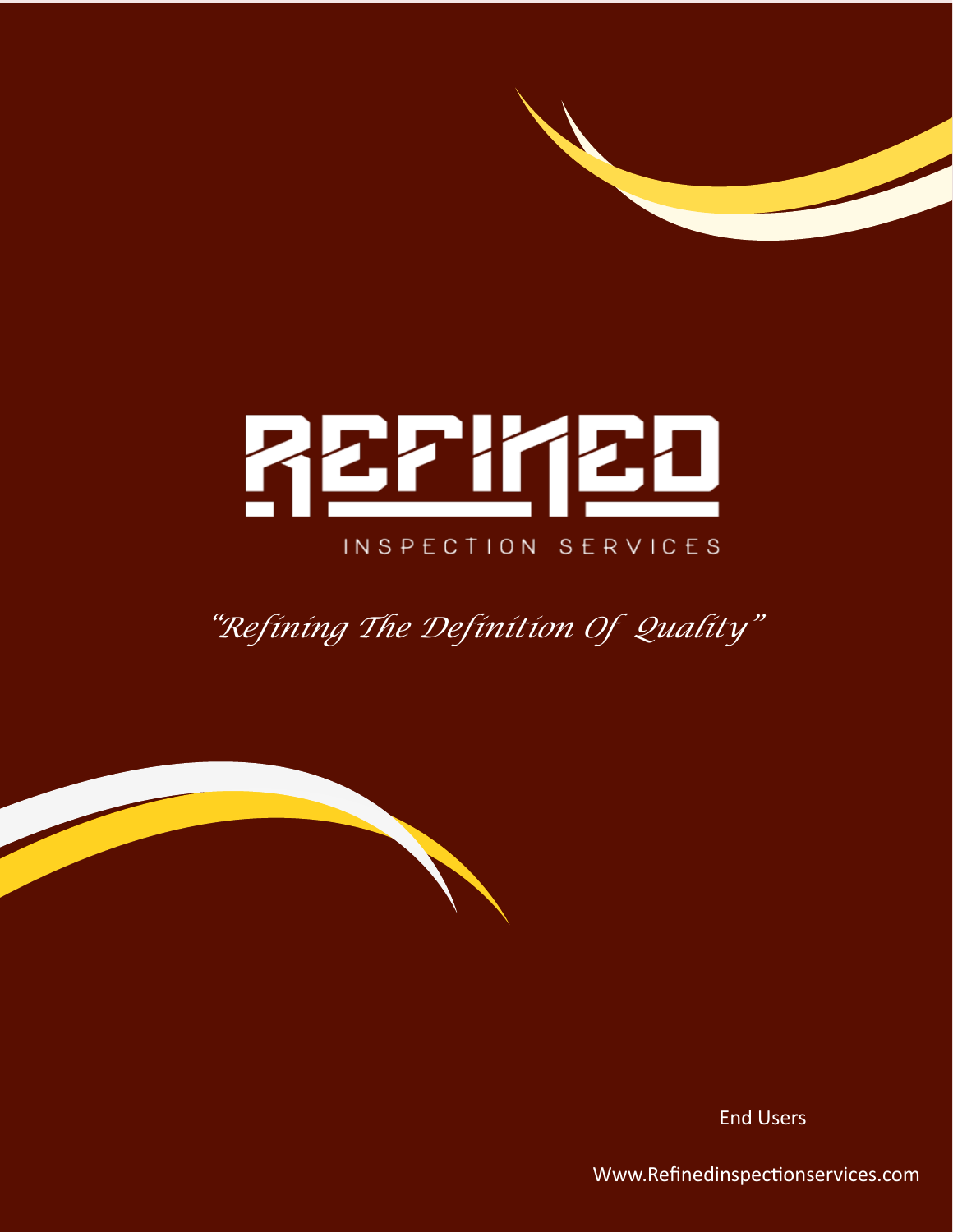

#### **SERVICES OFFERED:**

- REVIEW OF VENDOR PROCEDURES
- REVIEW OF VENDOR QUALIFICATIONS
- VERIFICATION OF CODE COMPLIANCE
- VENDOR SURVEILLANCE
- THIRD PARTY INSPECTOR STAFFING
- NDE CONSULTATION
- DEVELOPMENT OF INSPECTION PROCEDURES



# **Identify & Prevent Project Upsets**

## *We assure the awarded General Contractor's approach to quality is aligned with your expectations.*

Everyone is excited at the thought of a new project and all the possibilities of growth it can bring, but often times things don't go as planned because the proper documentation isn't submitted, or the expectations aren't delivered in a manner that the general contractor understands. This can lead to a delay that will inevitably effect your cost and project deadline.

Allow our experienced consultants to alleviate this headache.

We will schedule a meeting to better understand the job scope, review the project documents, as well as any additional engineering specifications, so that we may evaluate them against your contractors procedures to help identify any potential issues upfront before they can impact planning, production deadlines, and overall costs.

# **Project Surveillance**

#### *Keeping an eye on your investment*

Agreeing on the terms of fabrication or construction and the actual erection of the project can sometimes be two different things. We frequently find the terms agreed on in the meeting room, aren't usually related to field personnel and those requirements tend to get lost in the production schedule.

Retaining an experienced Third Party Inspector looking out for the best interest of the project can prove to be vital. We want to help provide assurance that your contractor is both on schedule and delivering a quality product you will be excited about. We do this by:

- Being Readily Available to Witness Agreed Upon Hold Points
- **Identifying Production Bottlenecks**
- Identifying Nonconformance Items and Recommending a Resolution
- Obtaining Clarifications of Potential Issues Before They Cause Delays
- Keeping You Updated With Either Daily or Weekly Reports

*"Assuring a Quality Product within a Project Deadline"*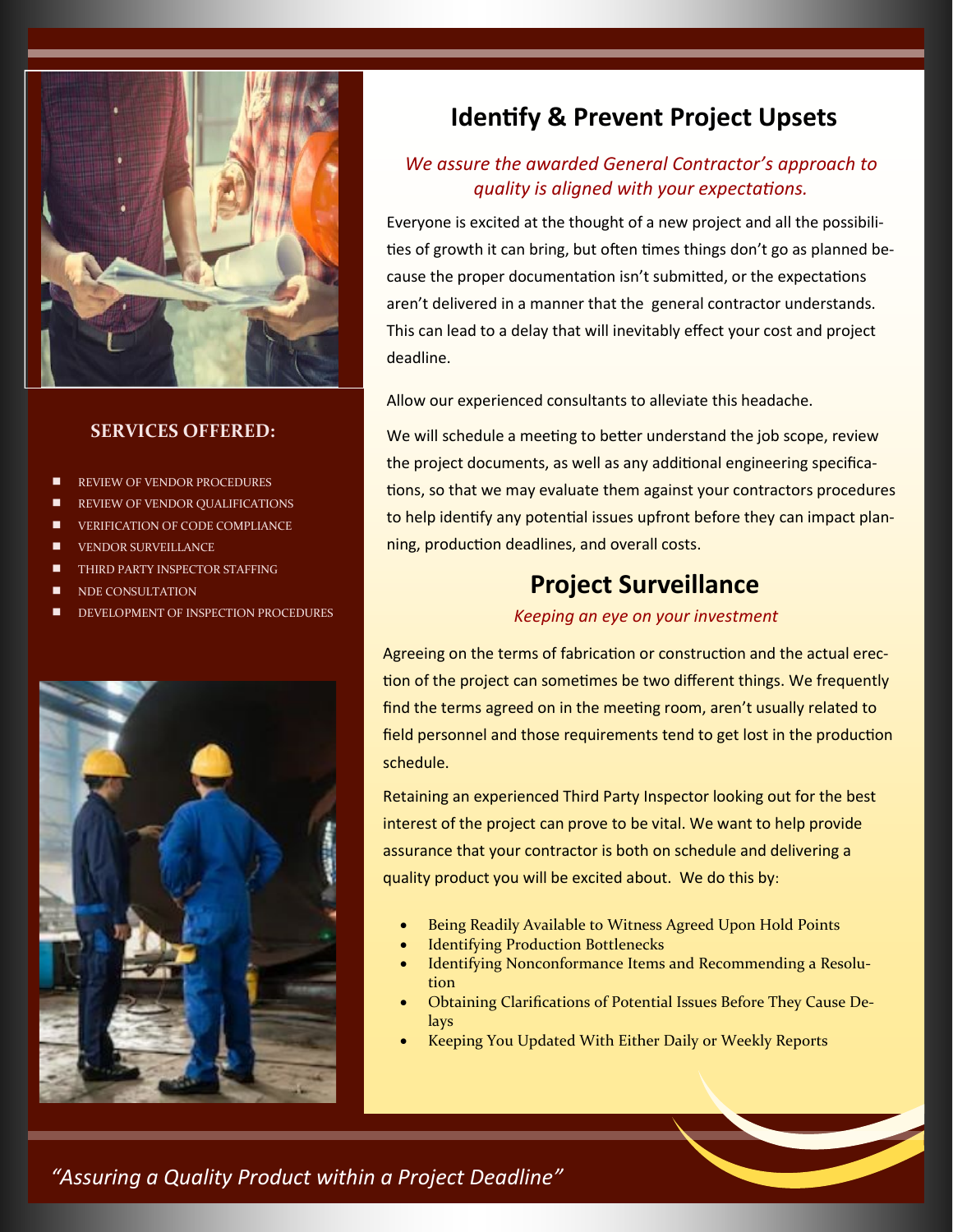#### Our Mission

It is our continued commitment to Quality that inspires our objective to provide our clients with an accurate and punctual response to their technical inquires while acknowledging their need to maintain profitability

#### Our Values

- At Refined, we are passionate about how we LE.A.D. :
- L= We LISTEN to our customers' needs,
- E= Then we EXCEED our customer's expectations,
- A= By ALIGNING ourselves with our customer's Goal,
- D= and then DELIVERING a strategy that is both feasible and inexpensive.





## **THIRD PARTY CERTIFIED INSPECTOR STAFFING SERVICES**

At Refined we believe it's our diversity of subject matter experts that separates us from the competition. Our most novice of Inspectors have at least 10 years of practical hands on experience and are familiar with Quality Management Systems (QMS), in-service inspections management systems (meridium, etc.) as well as the various construction codes.( i.e. ASME, AWS, API, etc.)

So, whether you're in need of guidance from an API Inspector to evaluate your assets and provide recommendations, seeking an AWS Certified Welding Inspector to provide inspections and approve welding procedures, or maybe your in need of an ASNT Level III to develop an inspection technique for a proprietary component, we are here to help.

## **GAP ANALSYSIS OF EXISTING NDE SYSTEMS**

*Allow us to assess if your NDE Program is operating at its fullest potential.*

With the construction codes constantly being revised, documentation is essential. Unfortunately personnel are often spread thin and revisions to procedures are left to the wayside.

Our experts will review or revise your existing procedures and forms to assure they meet the current requirements. Additionally, we will discuss some potential reduction in operating costs by making you aware of available alternative NDE methods that will give you the same or better results.

## *"Committed To The Education & Growth of Inspectors"*